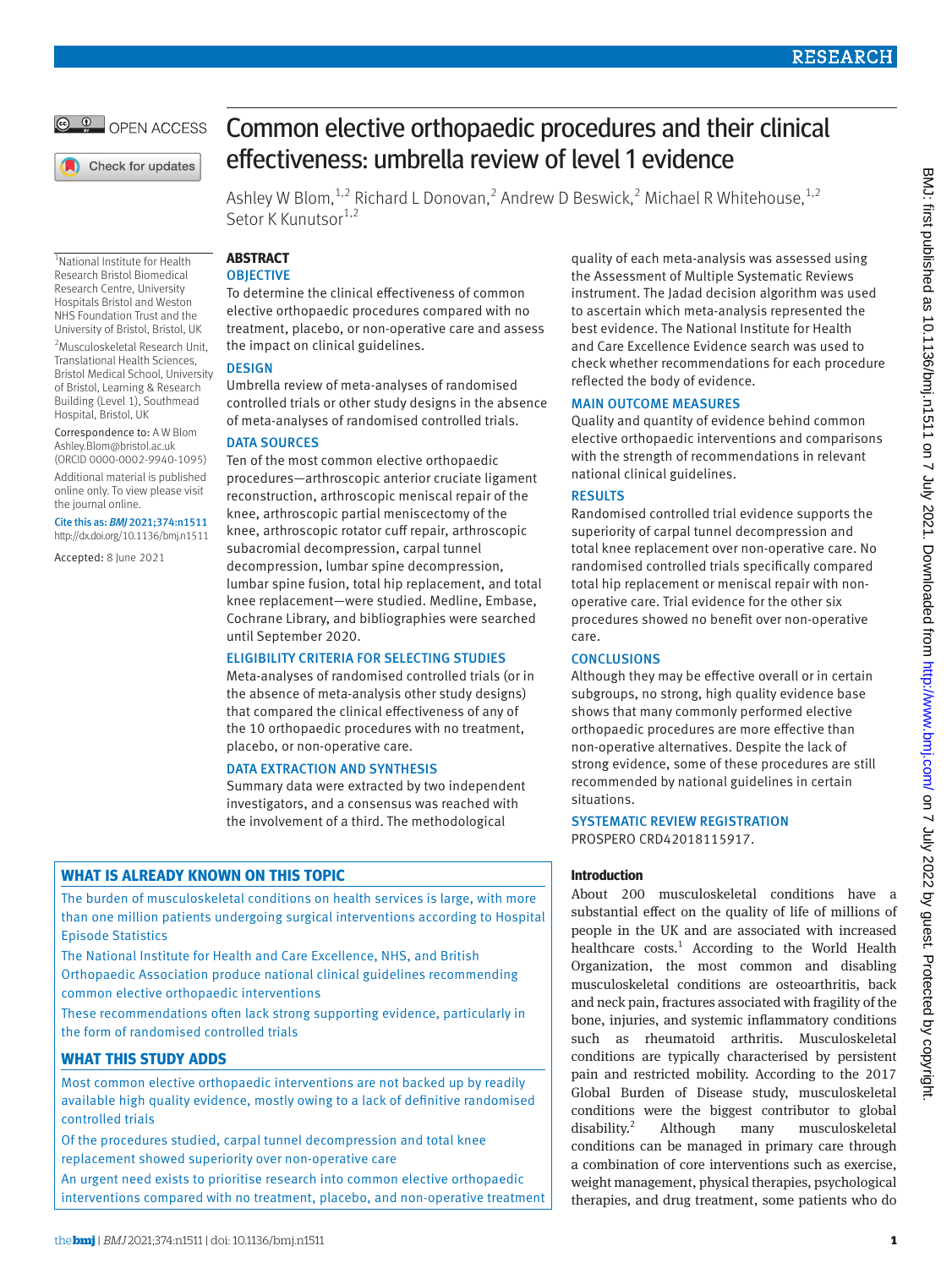not respond to conservative measures need specialist care, surgical care, or both.<sup>3</sup> In the UK, musculoskeletal conditions account for more than 25% of all surgical interventions in the National Health Service (NHS).

Total joint replacement is one of the most common elective orthopaedic procedures performed worldwide for end stage osteoarthritis, the most common musculoskeletal condition.4 Although total joint replacement is considered to be a clinically effective intervention for the management of osteoarthritis, it also accounts for enormous expenditures in the health system. The term "clinical effectiveness" is about ensuring that healthcare practice is based on the best available data and evidence of effectiveness. The National Institute for Health and Care Excellence (NICE) defines the "clinical effectiveness of a treatment" as how beneficial the treatment is under usual or everyday conditions, compared with doing nothing or opting for another type of care.<sup>5</sup> Randomised controlled trials are considered the best method to evaluate the clinical effectiveness of an intervention. They deliver the highest level of evidence owing to their potential to minimise bias. Concerns have been expressed that many orthopaedic surgical interventions, as well as prostheses used in these interventions, do not have readily available or high quality evidence on their clinical effectiveness to support their use.<sup>67</sup> A recent review found that 24% of all hip replacement implants available to surgeons in the UK did not have evidence for their clinical effectiveness.<sup>8</sup> Although clinical guidelines, defined as "systematically developed statements to assist practitioner and patient decisions about appropriate health care for specific clinical circumstances,"9 aim to be informed by the best available evidence, they have often been criticised for their lack of methodological rigour and applicability.<sup>1011</sup> A critical appraisal of existing treatment guidelines for the management of hip and knee osteoarthritis by the Osteoarthritis Research Society International's Treatment Guidelines Committee observed that the overall quality of existing guidelines was suboptimal and consensus recommendations were not always supported by the best available evidence.

Whether common orthopaedic procedures for managing musculoskeletal conditions are accompanied by high quality evidence bases is unclear. In this context, using an umbrella review of systematic reviews/meta-analyses of randomised controlled trials or other study designs in the absence of meta-analyses of randomised controlled trials, we aimed to evaluate the clinical effectiveness of the 10 most common elective orthopaedic procedures, assess whether the evidence base on these 10 orthopaedic procedures has affected guidelines, and identify gaps in the existing evidence.

#### **Methods**

#### Protocol and registration

We did an umbrella review—a systematic collection and critical evaluation of multiple systematic reviews/ meta-analyses on a specific research topic.<sup>12</sup> This was conducted according to PRISMA (Preferred Reporting Items for Systematic Reviews and Meta-Analyses) and MOOSE (Meta-analyses of Observational Studies in Epidemiology) guidelines<sup>13</sup> <sup>14</sup> (appendices 1 and 2) and was based on a predefined protocol registered in the PROSPERO international prospective register of systematic reviews (CRD42018115917).

#### Selection of 10 common elective orthopaedic procedures

To identify the 10 most elective common orthopaedic procedures and their indications (table 1), we combined a literature search for relevant articles on the topic, an assessment of Hospital Episode Statistics procedure frequency counts, and discussions with prominent and experienced orthopaedic surgeons. We used these three approaches in parallel and compared their results. As the results were generally concordant, no further selection or arbitration process was needed.

#### Data sources, search strategy, and study selection

We searched Medline, Embase, and the Cochrane Library from inception to September 2020 for studies that compared the clinical effectiveness of each of the selected orthopaedic interventions with no treatment, placebo, or non-operative care. We did separate searches for each orthopaedic procedure. The computer based searches combined free and MeSH search terms and keywords related to the orthopaedic procedure (for example, "total knee replacement", "total hip replacement", "carpal tunnel surgery") and population (for example, "osteoarthritis", "carpal tunnel syndrome", "subacromial impingement syndrome"). We applied filters for systematic reviews/ meta-analyses. We restricted the search to articles written in the English language because our study design was an umbrella review of systematic reviews/ meta-analyses and we took into consideration the extent of the literature included by each contributing review during our selection of the best currently available evidence for a procedure. The detailed strategy for each orthopaedic procedure is reported in appendix 3. We screened all titles and abstracts of retrieved citations to assess suitability for inclusion. Two authors (SKK and RLD) independently evaluated the full text of articles potentially meeting eligibility criteria for study selection. When necessary, discrepancies were discussed and consensus reached with the involvement of a third author (MRW). To account for studies missed in the original search, we manually scanned reference lists of eligible articles.

#### Eligibility criteria

Studies were eligible if they were systematic reviews/ meta-analyses including randomised controlled trials that compared the clinical effectiveness of any of the orthopaedic procedures mentioned above with no treatment, placebo, or non-operative care. In the absence of meta-analyses of randomised controlled trials, we sought individual randomised controlled trials followed by systematic reviews/meta-analyses of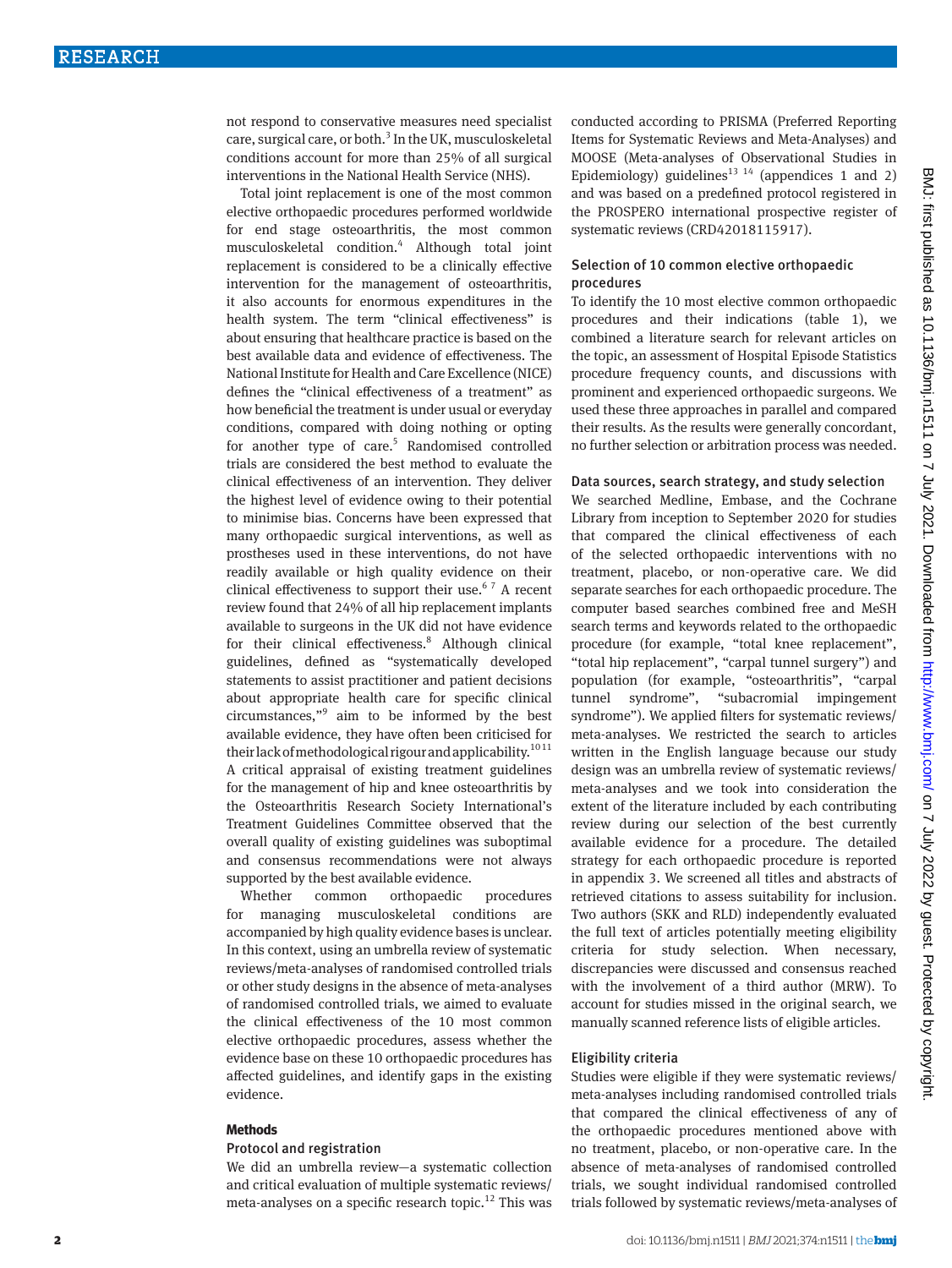| Table 1   Common elective orthopaedic procedures and indications |                                    |  |  |  |  |  |  |
|------------------------------------------------------------------|------------------------------------|--|--|--|--|--|--|
| Procedure                                                        | <b>Main indication</b>             |  |  |  |  |  |  |
| Arthroscopic anterior cruciate ligament reconstruction           | Anterior cruciate ligament rupture |  |  |  |  |  |  |
| Arthroscopic meniscal repair of the knee                         | Traumatic meniscal tears           |  |  |  |  |  |  |
| Arthroscopic partial meniscectomy of the knee                    | Degenerative meniscal tears        |  |  |  |  |  |  |
| Arthroscopic rotator cuff repair                                 | Acute rotator cuff tears           |  |  |  |  |  |  |
| Arthroscopic subacromial decompression                           | Subacromial impingement syndrome   |  |  |  |  |  |  |
| Carpal tunnel decompression                                      | Carpal tunnel syndrome             |  |  |  |  |  |  |
| Lumbar spine decompression                                       | Spinal canal stenosis              |  |  |  |  |  |  |
| Lumbar spine fusion                                              | Degenerative disc disease          |  |  |  |  |  |  |
| Total hip replacement                                            | End stage osteoarthritis           |  |  |  |  |  |  |
| Total knee replacement                                           | End stage osteoarthritis           |  |  |  |  |  |  |

observational cohort studies, in that order, according to the hierarchy of evidence (appendix  $4$ ).<sup>15</sup> We excluded network meta-analyses (when pairwise metaanalyses were available), narrative reviews, systematic reviews that did not pool data or do a meta-analysis, and meeting abstracts. For multiple Cochrane reviews evaluating the same topic, we selected the most recently updated one.

#### Data extraction, quality, and risk of bias assessment

One author (SKK) initially extracted data by using a standardised data collection form. A second author (RLD) independently checked the extracted data against the original articles. In the event of discrepancies between authors, a third author (MRW) was consulted. We extracted information on the first author's name, year and journal of publication, databases searched, number of component randomised controlled trials, outcomes and findings, type of effect model used in the metaanalysis (fixed or random), between study heterogeneity estimates  $(I^2$  values), any presented measure of publication bias, Grading of Recommendations Assessment, Development and Evaluation (GRADE) rating, sources of funding, and conflicts of interest. We explored whether the studies evaluated possible sources of heterogeneity across studies by using methods such as subgroup analyses and whether the authors formally conducted a sensitivity analysis.

We assessed the methodological quality of each included meta-analysis by using the Assessment of Multiple Systematic Reviews (AMSTAR) instrument,<sup>16</sup> an 11 item tool that is widely recognised for assessing the methodological quality of systematic reviews/ meta-analyses and has good reliability and external validity.17 18 The tool includes ratings for quality in the search, analysis, and transparency of a meta-analysis. The maximum score achievable by a review is 11. Regarding the rating item for methodological quality in the analysis, we downgraded any study that had used a fixed effects model rather than a random effects model for producing a summary estimate. We considered the random effects model to be the most appropriate pooling approach given the heterogeneity in study designs and populations in orthopaedic research.

## Selecting best body of evidence for each procedure We used the Jadad decision algorithm (fig 1) to provide recommendations for the use of each orthopaedic procedure.19 Given the conflicts among systematic

reviews/meta-analyses that produce difficulties for decision makers in making recommendations on a particular intervention, the Jadad decision algorithm was developed to help decision makers to select among discordant reviews.<sup>19</sup> This tool determines the source of discordance between systematic reviews, including differences in clinical question, inclusion and exclusion criteria, data extraction, quality assessment, data pooling, and statistical analysis (fig 1). It has been and is now widely used to develop treatment recommendations from among meta-analyses with discordant results.<sup>20 21</sup> Two authors independently applied the algorithm and arrived at a consensus as to which of the meta-analyses provided the best available evidence. We did not use the Jadad decision algorithm if all meta-analyses for an orthopaedic procedure considered the same study question and reported similar results. Furthermore, given that randomised controlled trials included in each meta-analysis varied in their methodological quality, we needed to put the overall findings in the context of the best available evidence (as a type of sensitivity analysis). Hence, we selected and summarised the results of randomised controlled trials with a low risk of bias from each metaanalysis, representing the best body of evidence for each procedure. Finally, following the collection of the evidence, we compared findings for each procedure with national guidelines (NICE evidence search) to check whether recommendations for each procedure reflected the body of available evidence.

#### Patient and public involvement

In the Musculoskeletal Research Unit of the University of Bristol and North Bristol NHS Trust, we have a dedicated patient and public involvement group, the Patient Experience Partnership in Research (PEP-R).<sup>22</sup> This comprises patients, all of whom have undergone core treatments for various musculoskeletal conditions. It is a facilitated group that works in partnership with researchers to provide patient and public input into research and helps to identify avenues for the dissemination of research findings. Members of the research team have regularly met with this group to ensure that every research project in the unit remains relevant to patients. Our regular meetings with the group inspired this review.

#### **Results**

The study selection process from retrieval of search results to inclusion in the umbrella review is illustrated in the PRISMA flow diagram (fig 2), according to each orthopaedic procedure. A full reference list of the included studies is provided in appendix 5.

## Arthroscopic anterior cruciate ligament reconstruction for anterior cruciate ligament deficiency

Of 120 citations retrieved for anterior cruciate ligament reconstruction, three articles were eligible for the review (fig 2; appendix 5). Publication dates ranged from 2014 to 2020, and AMSTAR scores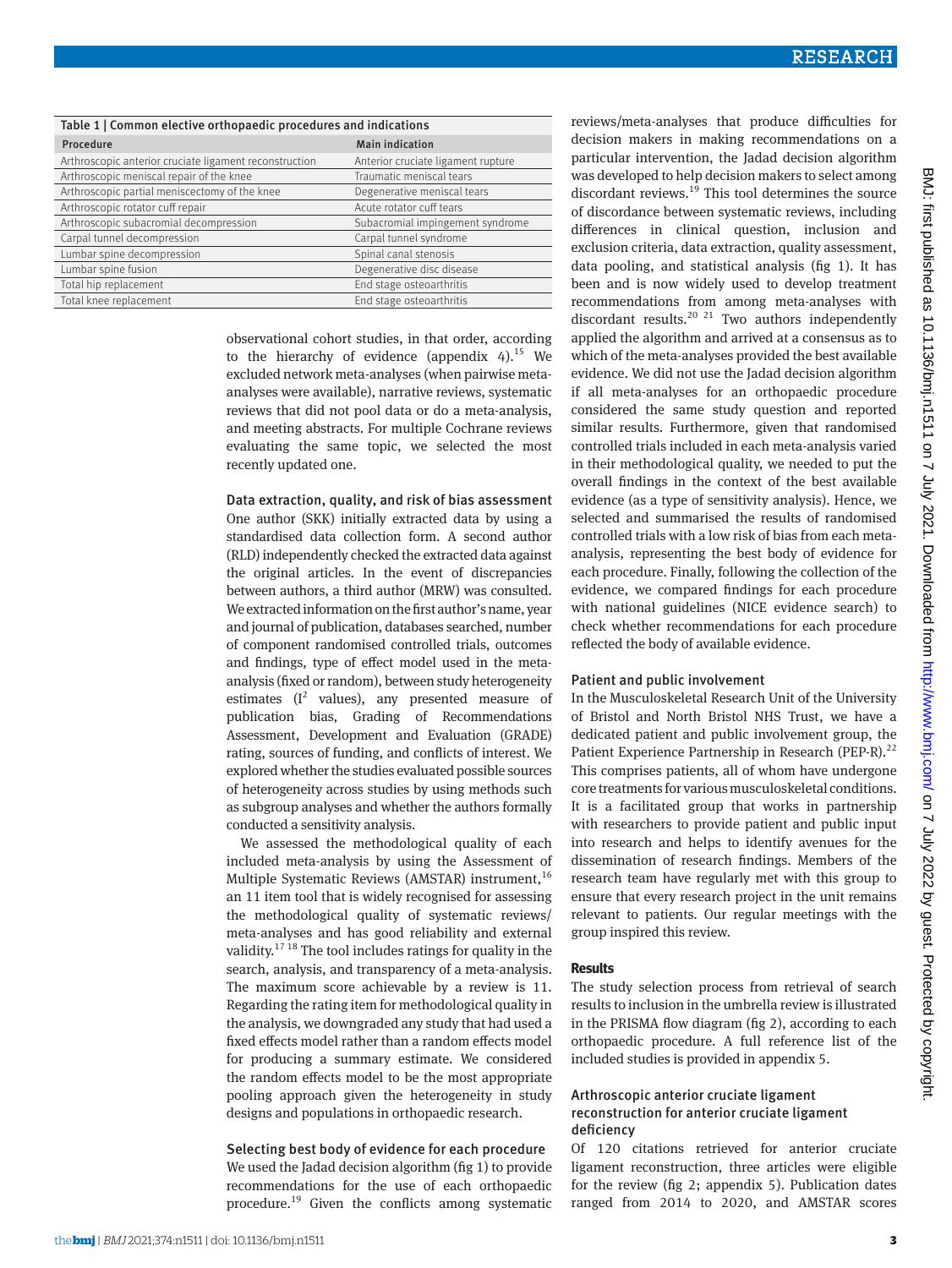

ranged from 9 to 11 (appendices 6 and 7). Two reviews included a mix of comparative observational cohort studies and one randomised controlled trial each, which compared surgical treatment (anterior

cruciate ligament reconstruction) with non-surgical treatment. The third was a Cochrane review, which evaluated one randomised controlled trial. All three reviews in their pooled analyses showed no difference



Fig 2 | PRISMA flow diagram. ACL=anterior cruciate ligament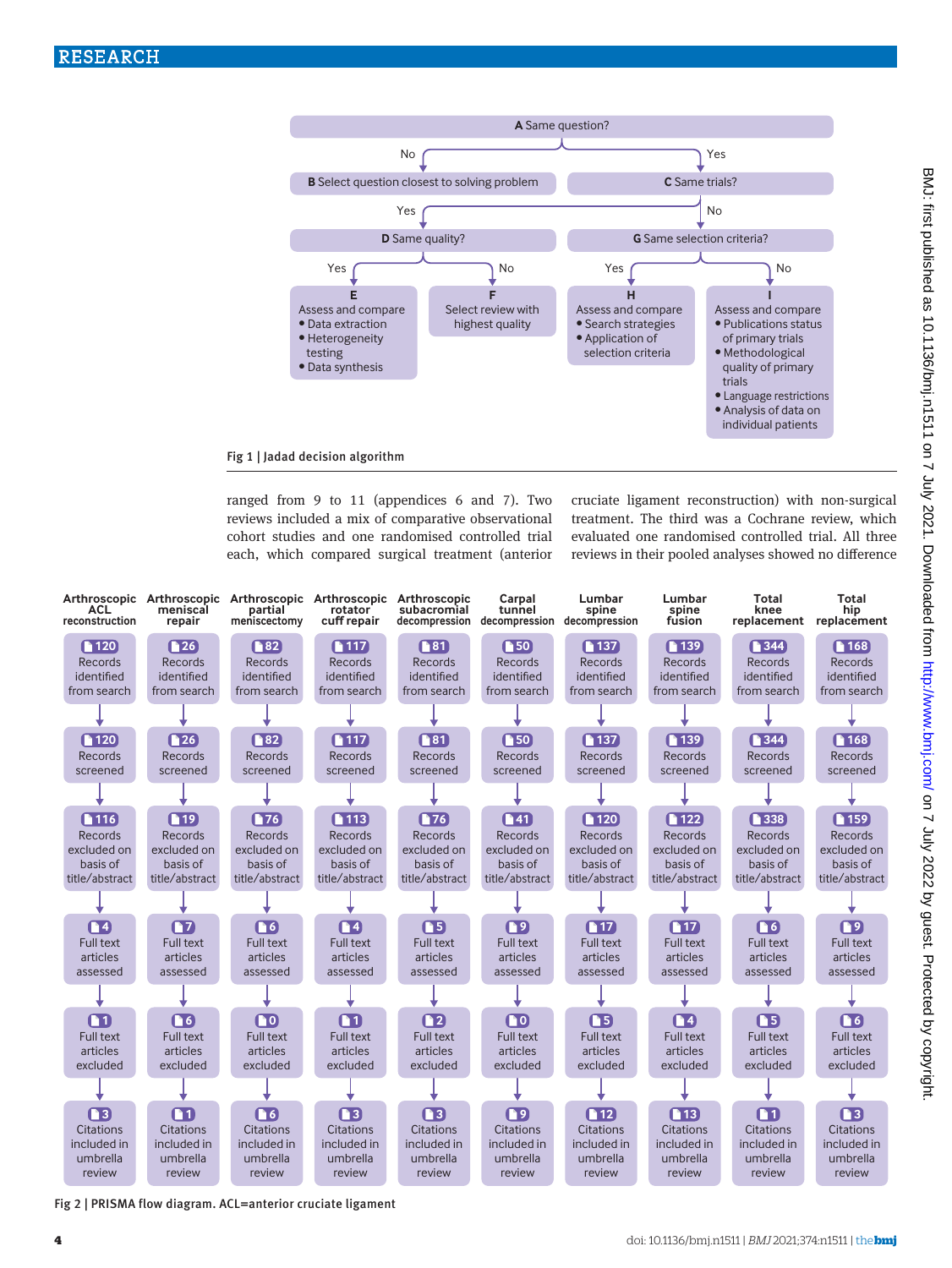in patient reported outcome measures (fig 3), and the GRADE quality of the evidence was low. A total of two randomised controlled trials were included in the three reviews, and each reported no differences in patient reported outcome measures between surgical treatment and non-surgical treatment. The randomised controlled trial by Frobell and colleagues, which compared structured rehabilitation plus early anterior cruciate ligament reconstruction with structured rehabilitation plus optional later anterior cruciate ligament reconstruction in 121 adults with acute anterior cruciate ligament injuries, represented the best body of evidence for anterior cruciate ligament reconstruction.23 24 Patient reported or radiographic outcomes and adverse events did not differ between the two interventions after two and five years (appendices 8 and 9).

#### Arthroscopic meniscal repair of the knee for traumatic tears

Of 26 retrieved articles, no reviews of randomised controlled trials comparing arthroscopic meniscal repair with no treatment, placebo, or non-operative care were identified (fig 2; appendix 5). However, we identified a review of mostly observational studies (including one randomised controlled trial) that compared meniscal repair (open suture and arthroscopic inside-out procedures) with meniscectomy (arthroscopic partial or total meniscectomy) (appendices 8 and 9). In this review, meniscal repairs were reported to have better long term patient reported outcome measures, better activity levels, and lower failure rates than meniscectomy (fig 3). In the single randomised controlled trial that compared a variety of surgical procedures (arthroscopic repair, arthroscopic minimal resection and repair, or arthroscopic partial meniscectomy) with non-surgical treatment,  $25$  clinical findings based on International Knee Documentation Committee protocols suggested that non-surgical treatment was unsatisfactory.

## Arthroscopic partial meniscectomy of knee for degenerative tears

Of 82 retrieved articles on arthroscopic partial meniscectomy, six were eligible for evaluation (fig 2; appendix 5). Characteristics and findings of each meta-analysis are provided in appendix 6. Publication dates ranged from 2014 to 2020. AMSTAR scores ranged from 8 to 11 (appendix 7). In all six reviews of randomised controlled trials, arthroscopic partial meniscectomy did not show clinically important benefit over conservative treatment for knee function and pain. In the most recent review, which was based on 10 randomised controlled trials, arthroscopic partial meniscectomy did not provide a clinically meaningful improvement in knee pain, function, or quality of life

|                                                                                                                                                                                                                                                                                               |  | Favours procedure |  |  | Favours comparator |  |  | No difference |  | Not reported |  |
|-----------------------------------------------------------------------------------------------------------------------------------------------------------------------------------------------------------------------------------------------------------------------------------------------|--|-------------------|--|--|--------------------|--|--|---------------|--|--------------|--|
| <b>IKDC</b> score                                                                                                                                                                                                                                                                             |  |                   |  |  |                    |  |  |               |  |              |  |
| Tegner score                                                                                                                                                                                                                                                                                  |  |                   |  |  |                    |  |  |               |  |              |  |
| <b>KOOS</b>                                                                                                                                                                                                                                                                                   |  |                   |  |  |                    |  |  |               |  |              |  |
| Lysholm score                                                                                                                                                                                                                                                                                 |  |                   |  |  |                    |  |  |               |  |              |  |
| Knee osteoarthritis                                                                                                                                                                                                                                                                           |  |                   |  |  |                    |  |  |               |  |              |  |
| Pain                                                                                                                                                                                                                                                                                          |  |                   |  |  |                    |  |  |               |  |              |  |
| <b>Oswestry Disability Index</b>                                                                                                                                                                                                                                                              |  |                   |  |  |                    |  |  |               |  |              |  |
| Function                                                                                                                                                                                                                                                                                      |  |                   |  |  |                    |  |  |               |  |              |  |
| Quality of life                                                                                                                                                                                                                                                                               |  |                   |  |  |                    |  |  |               |  |              |  |
| Participant rated global assessment of treatment success                                                                                                                                                                                                                                      |  |                   |  |  |                    |  |  |               |  |              |  |
| Graft rupture/subsequent ACL reconstruction                                                                                                                                                                                                                                                   |  |                   |  |  |                    |  |  |               |  |              |  |
| Subsequent meniscectomy                                                                                                                                                                                                                                                                       |  |                   |  |  |                    |  |  |               |  |              |  |
| Failure rate                                                                                                                                                                                                                                                                                  |  |                   |  |  |                    |  |  |               |  |              |  |
| Improvement in clinical symptoms                                                                                                                                                                                                                                                              |  |                   |  |  |                    |  |  |               |  |              |  |
| Improvement in grip strength                                                                                                                                                                                                                                                                  |  |                   |  |  |                    |  |  |               |  |              |  |
| Improvement of neurophysiological parameters                                                                                                                                                                                                                                                  |  |                   |  |  |                    |  |  |               |  |              |  |
| Reoperation                                                                                                                                                                                                                                                                                   |  |                   |  |  |                    |  |  |               |  |              |  |
| Complications                                                                                                                                                                                                                                                                                 |  |                   |  |  |                    |  |  |               |  |              |  |
| Artinicascopic partial<br>Artificascad calculation design<br>Carpa tumel<br>becompassage<br>Totalknee<br>razional de colectiva<br>Lumbas striction<br>Artificscopic<br>Artificacionchich<br>repagament<br>replacement<br>meniscal repair<br>reconstruction<br>meniscectoriny<br>decompression |  |                   |  |  |                    |  |  |               |  |              |  |

Fig 3 | Overall findings of umbrella review by outcome measures and orthopaedic procedures. ACL=anterior cruciate ligament; IKDC=International Knee Documentation Committee; KOOS=Knee Injury and Osteoarthritis Outcome Score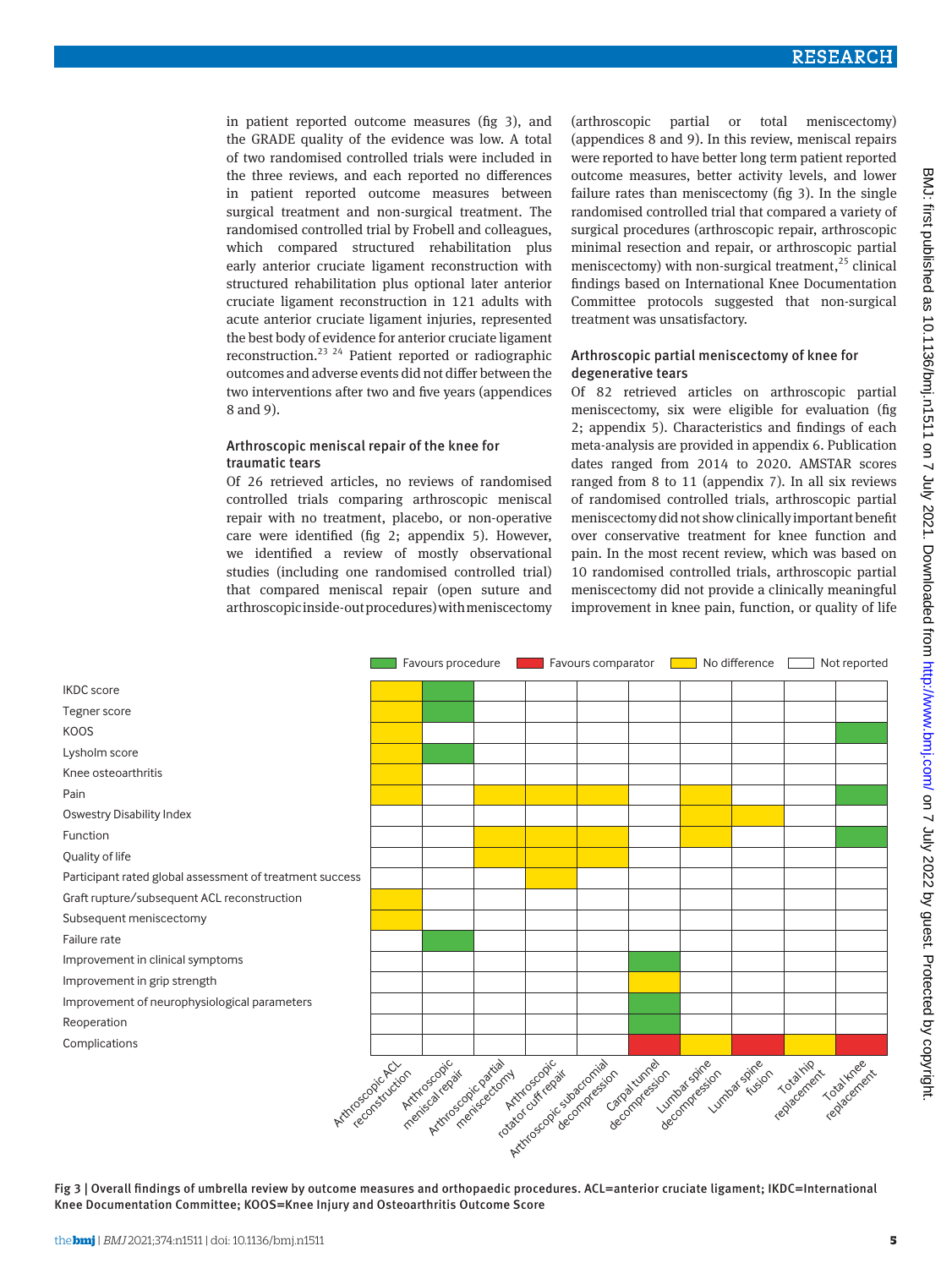(fig 3). However, small benefits of arthroscopic partial meniscectomy were reported for patients without osteoarthritis. The authors indicated that surgical treatment should not be considered the first line intervention for patients with knee pain and meniscal tear. The GRADE quality of the evidence ranged from low to high. Two randomised controlled trials were identified to represent the best body of evidence for arthroscopic partial meniscectomy.<sup>26 27</sup> In a comparison of arthroscopic partial meniscectomy plus postoperative physical therapy with a standardised physical therapy regimen in patients with symptoms, a meniscal tear, and evidence of mild to moderate osteoarthritis on imaging, no significant differences were seen between the study groups in functional improvement and frequency of adverse events. $^{26}$  In 140 middle aged patients with degenerative meniscal tears, arthroscopic partial meniscectomy provided no clinically relevant difference in Knee Injury and Osteoarthritis Outcome Score compared with a 12 week supervised exercise programme, and no serious adverse events occurred in either group (appendices 8 and 9). $^{27}$ 

## Arthroscopic rotator cuff repair for acute rotator cuff tears

Of 117 retrieved articles on rotator cuff repair, three meta-analyses were eligible for the review (fig 2; appendix 5). Their general characteristics and outcomes are provided in appendix 6. Their publication dates ranged from 2015 to 2019. AMSTAR scores ranged from 7 to 11 (appendix 7). One study compared arthroscopic versus mini-open rotator cuff repair and reported no differences in surgery time, functional outcome score, visual analogue scale pain score, and range of motion between the two techniques. In a Cochrane review that mainly compared arthroscopic rotator cuff repair with or without subacromial decompression versus non-operative treatment (exercises with or without glucocorticoid injection) as well as other comparisons, arthroscopic rotator cuff repair provided little or no clinically important benefits for pain, function, quality of life, or participant rated global assessment of treatment success compared with non-operative treatment (fig 3). In the third review, which compared surgical repair versus conservative treatment or subacromial decompression alone for degenerative rotator cuff tears, surgical repair resulted in significantly improved outcomes (Constant-Murley score) compared with other strategies. Surgical repair comprised a variety of techniques including miniopen, open, or arthroscopic rotator cuff repair, and no subgroup analysis was done for arthroscopic versus open repair. None of the trials included in the reviews compared arthroscopic rotator cuff repair with no treatment or placebo. The GRADE quality of the evidence ranged from very low to moderate. Given that the three reviews did not investigate the same research question (compared different strategies), we selected the review with the question closest to ours on the basis of the Jadad decision algorithm (fig 1). The best

available was the Cochrane review,<sup>28</sup> which showed no clinically important benefits of arthroscopic rotator cuff repair over non-operative care (fig 3). In two selected randomised controlled trials that represented the best body of evidence and compared rotator cuff repair with physiotherapy, no clinically important differences were observed between the two interventions at short term and long term follow-up (appendices 8 and 9). $29-32$ 

## Arthroscopic subacromial decompression for subacromial impingement syndrome

We retrieved 81 articles on arthroscopic subacromial decompression, and three fulfilled the eligibility criteria (fig 2; appendix 5). A general description of the characteristics of each meta-analysis is provided in appendix 6. All studies were published in 2019 and 2020. AMSTAR scores ranged from 9 to 11 (appendix 7). All three reviews compared subacromial decompression surgery for subacromial impingement syndrome/subacromial pain syndrome/rotator cuff disease with any other treatment (placebo, exercise therapy, physiotherapy, or no intervention). All three reviews indicated that subacromial decompression did not provide clinically important improvement in pain, function, or quality of life compared with other treatments (fig 3). Two meta-analyses compared open versus arthroscopic subacromial decompression and reported similar clinical outcomes, although arthroscopic subacromial decompression was associated with a quicker return to work and shorter length of stay in hospital. $33 \frac{34}{1}$  We identified two randomised controlled trials to represent the best body of evidence for arthroscopic subacromial decompression. They both reported no clinically important differences in patient reported outcomes and adverse events between arthroscopic subacromial decompression and placebo surgery (appendices 8 and 9). $^{35\,36}$ 

## Carpal tunnel decompression for carpal tunnel syndrome

Of 50 retrieved citations on carpal tunnel decompression, nine meta-analyses of randomised controlled trials were eligible for the review (fig 2; appendix 5). Publication dates ranged from 2008 to 2019, and AMSTAR scores ranged from 7 to 11 (appendices 6 and 7). Eight of the reviews compared endoscopic or limited incision with open or standard incision carpal tunnel decompression for the treatment of carpal tunnel syndrome. Only one meta-analysis compared surgical versus non-surgical treatment.

In the single meta-analysis that synthesised four randomised controlled trials comparing surgical versus non-surgical treatment (splinting or local corticosteroid injections), surgical treatment was shown to relieve symptoms significantly better than non-surgical treatment; however, surgical treatment was associated with more complications (fig 3). No randomised controlled trials compared carpal tunnel decompression with placebo or no treatment.

For the comparison between endoscopic versus open carpal tunnel decompression, the results were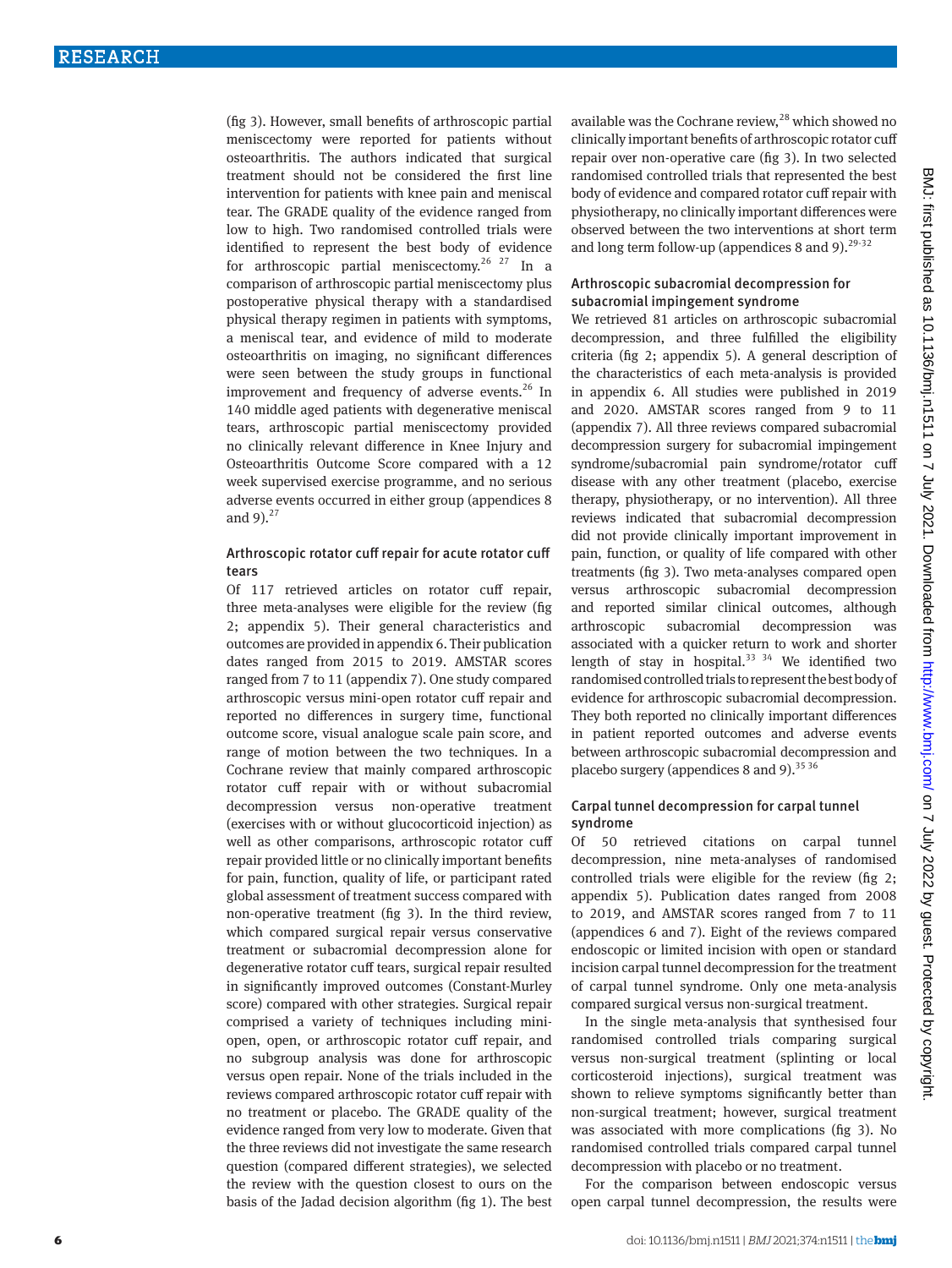discordant across the eight reviews. However, general findings suggested that endoscopic and open release are about as effective as each other in relieving symptoms and improving functional status, although endoscopic release may have functional benefits over the open release with regards to return to work and improved grip strength. Some evidence suggested that endoscopic release increased the risk of nerve injury compared with open release. The GRADE quality of the evidence ranged from very low to low. On the basis of the fact that most reviews that investigated the same research question did not include the same trials and selection criteria were similar, the Jadad decision algorithm indicated that the best available evidence should be chosen according to search strategies and application of selection criteria (fig 1). Hence, we selected the Cochrane review. $37$  The findings, which were based on very low to low quality GRADE evidence, indicated that open and endoscopic releases for carpal tunnel syndrome are about as effective as each other in relieving symptoms and improving functional status, although endoscopic release may have a functionally significant benefit over open release for improvement in grip strength. In all three selected randomised controlled trials that represented the best body of evidence and compared carpal tunnel surgery (mostly open release) with non-surgical treatment (wrist splinting, steroid injection, or hand therapy), surgery was more effective in most outcome measures (overall symptom improvement, paraesthesia, function, median nerve distal motor latencies, and sensory nerve conduction velocity) (appendices 8 and 9).  $38-40$ 

#### Lumbar spine decompression for spinal canal stenosis

Of 137 retrieved citations for lumbar spine decompression, 12 meta-analyses of randomised controlled trials were eligible for the review (fig 2; appendix 5). Publication dates ranged from 2011 to 2020, and AMSTAR scores ranged from 6 to 11 (appendices 6 and 7). Three meta-analyses compared surgical procedures (decompression, spinal fusion, interspinous process device implantation, and laminectomy) versus non-surgical treatment (orthosis, rehabilitation, physical therapy, exercise, heat and cold therapies, transcutaneous electrical nerve stimulation, ultrasonography, analgesics, nonsteroidal anti-inflammatory drugs, epidural steroids, and cognitive-behavioural treatments), and nine meta-analyses compared two or more surgical or decompression procedures (decompression, spinal fusion, decompression plus fusion, interspinous process device implantation, discectomy, laminectomy, and laminotomy). The three meta-analyses comparing surgical treatment (mostly decompression procedures) with non-surgical treatment showed similar effects for operative and non-operative interventions (fig 3). The GRADE quality of the evidence was low.

For the comparisons among different surgical procedures, the results were generally consistent: no differences were seen in outcomes such as pain intensity, physical function or disability status, quality of life, recovery, perioperative blood loss, operation time, length of stay in hospital, and reoperation rates when the techniques were compared with each other. However, interspinous process device implantation seemed to be associated with higher reoperation rates than spinal decompression. No randomised controlled trials have compared lumbar spinal decompression with no treatment or placebo. In the single selected randomised controlled trial that represented the best body of evidence and compared segmental decompression with conservative treatment (nonsteroidal anti-inflammatory drugs and physiotherapy), both treatment groups showed improvement during follow-up with no difference in walking ability (appendices 8 and 9). $41$ 

#### Lumbar spine fusion for degenerative disc disease

Of 139 retrieved citations on lumbar spine fusion, 13 meta-analyses of randomised controlled trials were eligible for the review (fig 2; appendix 5). Publication dates ranged from 2010 to 2020, and AMSTAR scores ranged from 6 to 11 (appendices 6 and 7). Nine metaanalyses compared lumbar spine fusion with total disc replacement, two compared lumbar spine fusion with non-operative management (physical therapy, patient education, exercise, pain relief by acupuncture and injections), and two compared minimally invasive with open transforaminal lumbar interbody fusion for single level degenerative disease. The two metaanalyses comparing lumbar spine fusion with nonoperative management both reported no differences in Oswestry Disability Index scores; however, one review reported that lumbar spine fusion was associated with surgical complications (fig 3).

For the comparison between lumbar spine fusion and total disc replacement, the results were variable in the earlier reviews. With the publication of newer randomised controlled trials, recent reviews showed that total disc replacement significantly improved pain and patient satisfaction, reduced reoperation rate and operation time, shortened duration of hospital admission, and decreased post-surgical complications compared with lumbar spine fusion in both the short term and the long term. The findings of the two reviews comparing minimally invasive versus open transforaminal lumbar interbody fusion for single level degenerative disease were discordant except for less blood loss and longer fluoroscopy time with the minimally invasive approach. On the basis of similarities in the research question and selection criteria, and differences in included trials, the Jadad decision algorithm indicated that the best available evidence should be chosen according to search strategies and application of selection criteria (fig 1). The best available evidence showed that the minimally invasive procedure was associated with less blood loss, shorter hospital stay, and slightly less disability.<sup>42</sup> No randomised controlled trials have compared lumbar spine fusion with no treatment, placebo, or sham surgery. We selected two randomised controlled trials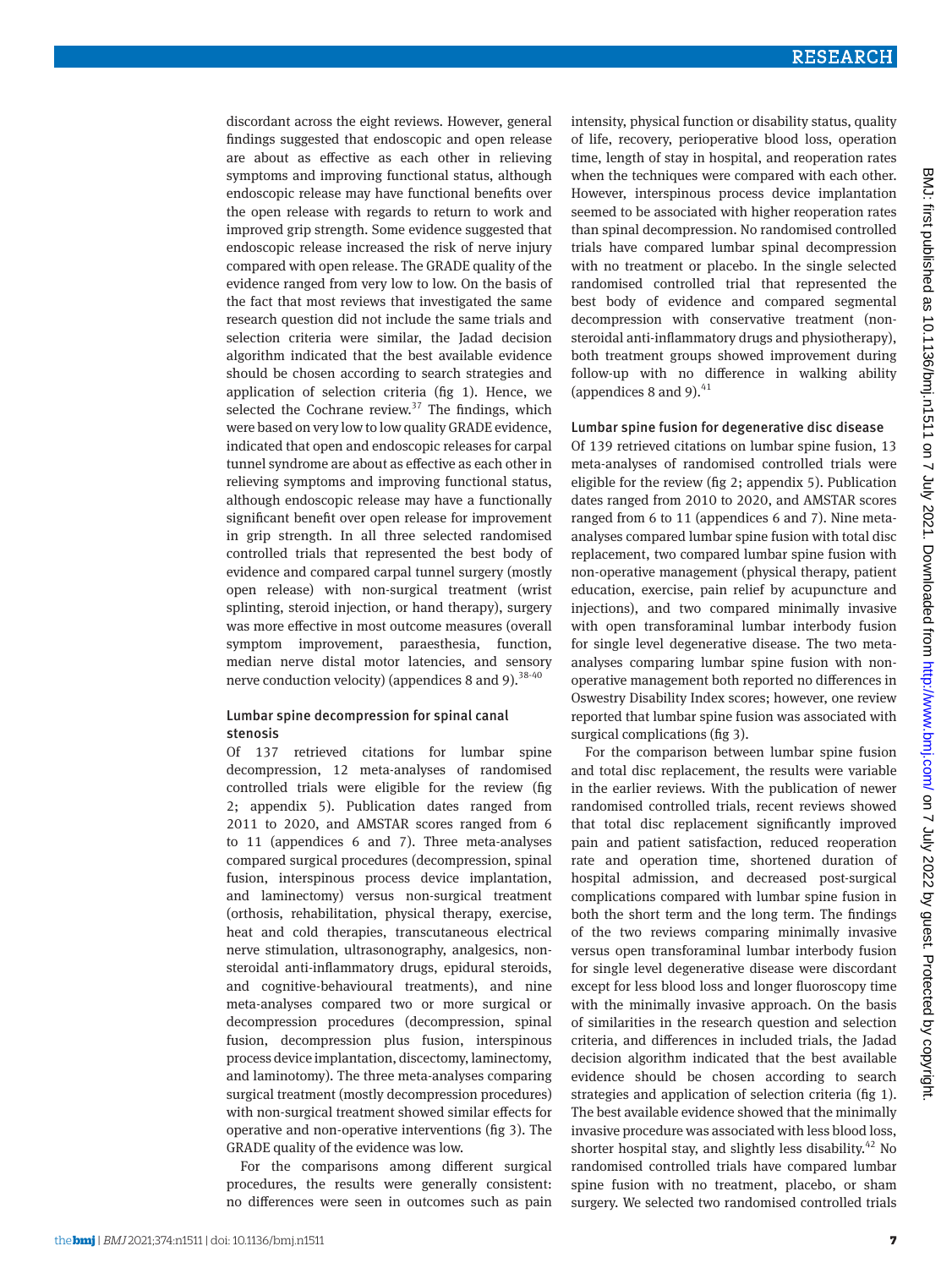to represent the best body of evidence for lumbar spine fusion. Both trials compared lumbar spine fusion with cognitive intervention and exercises and showed no differences in success rates and return to work (appendices 8 and 9).  $43\,44$ 

#### Total hip replacement for end stage osteoarthritis

Of 168 retrieved articles, no reviews of randomised controlled trials comparing total hip replacement with no treatment, placebo, or sham surgery for the treatment of end stage osteoarthritis were identified (fig 2; appendix 5). We found no individual randomised controlled trials comparing total hip replacement versus non-surgical treatment. Three systematic reviews evaluated the clinical effectiveness of total hip replacement versus resurfacing arthroplasty for the treatment of end stage osteoarthritis of the hip (appendix 6). Their AMSTAR scores ranged from 4 to 6 (appendix 7). The evidence on functional outcomes, failure rate, and mortality was inconclusive; the risks of revision and component loosening were higher but the risk of implant dislocation was lower in patients receiving resurfacing arthroplasty compared with total hip replacement. The GRADE quality of the evidence ranged from very low to low.45 We also identified three individual randomised controlled trials that compared the effectiveness of resurfacing arthroplasty with that of total hip replacement.<sup>46-48</sup> Except for a higher risk of infections among patients who had total hip replacement, evidence on all other outcomes was inconclusive.

#### Total knee replacement for end stage osteoarthritis

Of 344 retrieved articles, no reviews of randomised controlled trials comparing total knee replacement versus no treatment, placebo, or sham surgery for the treatment of end stage osteoarthritis were identified (fig 2; appendix 5). We found one randomised controlled trial published in 2015, which compared total knee replacement followed by non-surgical treatment versus non-surgical treatment alone (exercise, education, dietary advice, use of insoles, and analgesics) in patients with moderate to severe knee osteoarthritis who were eligible for unilateral total knee replacement.<sup>49</sup> Findings showed that treatment with total knee replacement followed by non-surgical treatment resulted in greater pain relief and functional improvement after 12 months compared with non-surgical treatment alone; however, total knee replacement was associated with a high number of serious adverse events (appendix 8; fig 3).

#### **Discussion**

Using an umbrella review of systematic reviews and meta-analyses of randomised controlled trials, we sought to examine the body of evidence on the clinical effectiveness of 10 of the most elective common orthopaedic procedures and assess their impact on guideline recommendations. Of the 10 procedures, no randomised controlled trials have compared total hip replacement and meniscal repair for acute tears with non-operative care. The other eight procedures have been studied in such trials, and some evidence supports the superiority of total knee replacement and strongly supports carpal tunnel decompression over non-operative care. Randomised controlled trials have shown that arthroscopic anterior cruciate ligament reconstruction, arthroscopic partial meniscectomy, arthroscopic repair for acute rotator cuff tears, arthroscopic subacromial decompression, lumbar spinal decompression for spinal canal stenosis, and spinal fusion for degenerative disc disease have similar outcomes to non-operative care.

Comparison of our findings with the current recommendations and guidelines of national bodies is interesting (appendix 11). The American Academy of Orthopaedic Surgeons (AAOS) recommends using arthroscopic anterior cruciate ligament reconstruction in certain subgroups of patients,<sup>50</sup> as well as using either rotator cuff repair or non-operative care for rotator cuff tears.<sup>51</sup> The 2018 arthroscopic meniscal surgery treatment guidance from the British Association for Surgery of the Knee (BASK) recommends using arthroscopic meniscal repair to treat meniscal lesions of the knee in some patients,<sup>52</sup> while acknowledging that no high quality level 1 evidence is available to support this. The NICE guideline recommendation is to use lumbar spine decompression when non-operative treatment has failed.53 NICE and other guideline bodies, on the basis of observational data, recommend total hip replacement for end stage osteoarthritis of the hip.54-56

Encouragingly, many of the guidelines from prominent national bodies closely reflect the current body of evidence. Consensus statements from guideline societies do not recommend arthroscopic partial meniscectomy in patients with knee pain and a meniscal tear,  $57 58$  strongly recommend against the use of subacromial decompression surgery for subacromial impingement syndrome (appendix  $10$ ),  $35\frac{59\cdot61}{9}$  support using open or endoscopic decompression for carpal tunnel syndrome,  $62/63$  recommend against lumbar spine decompression for people with low back pain,<sup>53</sup> and recommend total knee replacement for end stage osteoarthritis of the knee. The evidence base for recommendations on total knee replacement was built wholly on observational retrospective studies that have often used prosthesis survival as the primary outcome measure. $64,65$  However, this guidance is now supported by the subsequent randomised controlled trial published in 2015.<sup>49</sup>

Although seven of the procedures (namely, arthroscopic anterior cruciate ligament reconstruction for anterior cruciate ligament rupture, arthroscopic meniscal repair of the knee for traumatic tears, arthroscopic rotator cuff repair for acute rotator cuff tears, carpal tunnel decompression for carpal tunnel syndrome, lumbar spine decompression for spinal canal stenosis, and total hip replacement and total knee replacement for end stage osteoarthritis) have been recommended for use by national guidelines, a high quality body of evidence on the clinical effectiveness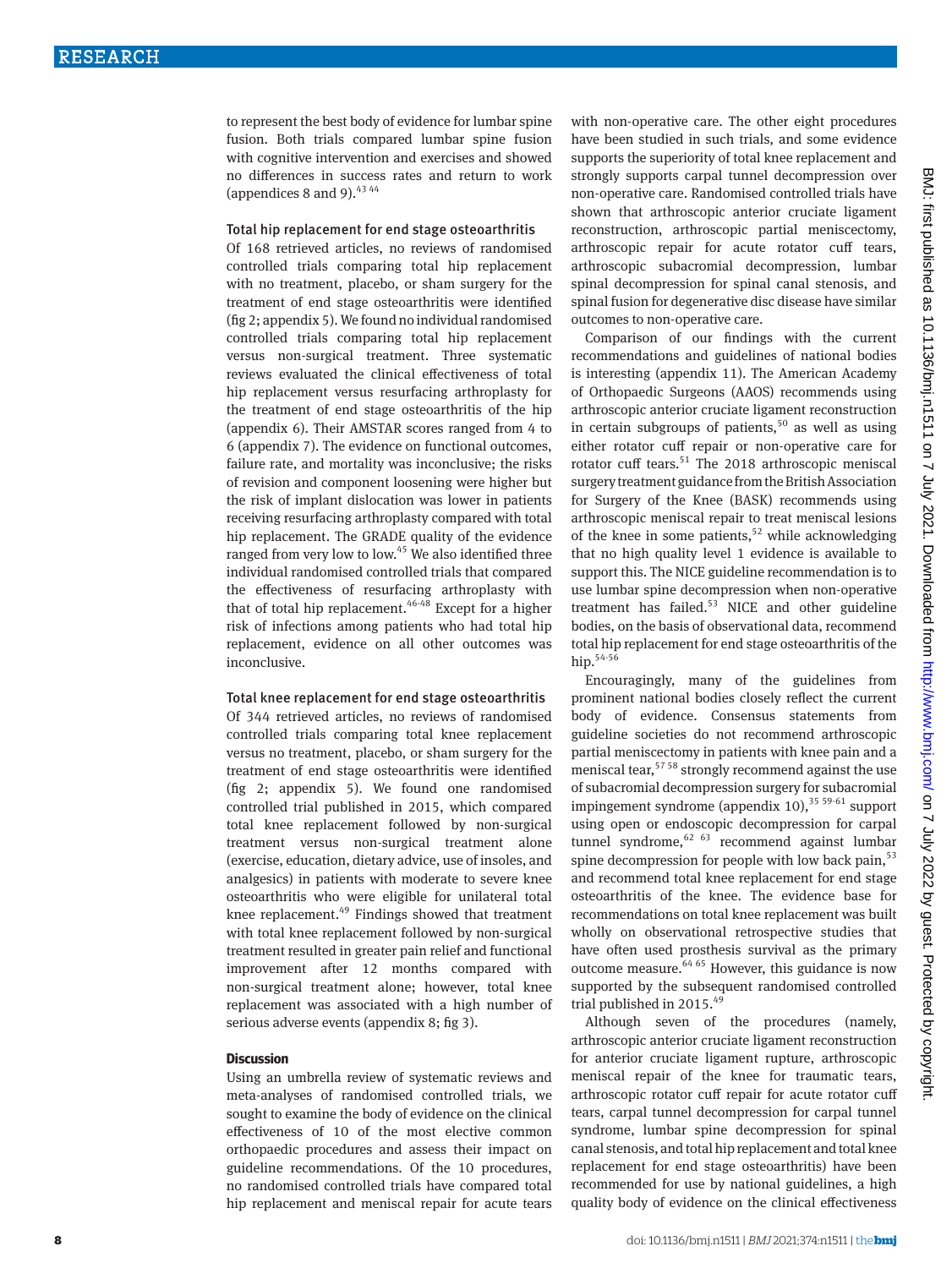to definitively support these recommendations does not exist for most of these procedures. This is mainly a consequence of the lack of randomised controlled trials that compare the procedure with non-operative care. The evidence base for the recommendations was mostly built on comparisons involving two or more different techniques of the same procedure (for example, endoscopic versus open), observational retrospective studies and case series with no control groups, and expert opinions. For example, the recommendations for arthroscopic meniscal repair were based on mostly indirect evidence and low quality observational studies, $52$  and the guideline group highlighted this as a priority area for further research.52 For total hip replacement, the evidence for the recommendations was based on head-to-head comparisons between different types of hip prosthesis and uncontrolled studies that have used prosthesis survival as the primary outcome measure.<sup>56</sup> This lack of randomised controlled trials evidence does not mean that the interventions are ineffective, but without evidence from randomised controlled trials, disentangling regression to the mean, surgical placebo, and the true treatment effect is extremely difficult.

#### Strengths and limitations of study

The strengths of this study include its novelty and the comprehensive search of well known databases as well as guidelines. Although umbrella reviews provide top level evidence and important insights on the clinical effectiveness of interventions, several inherent limitations to our review deserve consideration. Because of the absence of meta-analyses on a few procedures, due to the lack of randomised controlled trials, we used relevant study designs according to the hierarchy of evidence. We used the UK NICE guidelines evidence search for recommendations on each procedure, given that the study setting was the UK. The recommendations can be applied to other healthcare settings, however, as our search yielded guidelines from elsewhere in Europe and the US. Several meta-analyses did not use GRADE scores to appraise the quality of findings. Finally, several of the meta-analyses included in our review scored low when appraised with the AMSTAR tool, showing the need for future reviews to use accepted methods of reporting.

#### Explanations for findings

Surgery is expensive and associated with considerable morbidity, increased risk of complications attributed to the surgical intervention, and excess mortality. Seeking high level evidence to support surgery is thus imperative. When high level evidence shows that nonoperative care is equivalent, surgeons and patients should carefully consider what would be achieved by doing surgery. A cogent argument can be made for surgery being used as a second line treatment when non-surgical measures have failed or in certain subgroups of patients who have been identified as "responders" to surgical treatment. However, trials first need to be done to show the efficacy of surgery in

these scenarios and to define the period of treatment with non-surgical interventions that is appropriate before surgery is undertaken. For an operation such as total hip replacement, the understandable assumption is made that all improvement is due to the surgery, but some may be due to the natural history including regression to the mean or treatment effect from nonreplacement co-interventions. Given the current waiting lists for surgery due to the covid-19 pandemic, a randomised controlled trial comparing total hip replacement with best non-surgical care may be timely, especially if those patients randomised to nonoperative care are subsequently offered surgery should they be dissatisfied with the outcome of non-operative care.

Some of these interventions are just not clinically effective or may be effective only when used in specific circumstances. For example, although the use of arthroscopic partial meniscectomy in patients with knee pain and a meniscal tear is not recommended, especially in patients with significant or end stage osteoarthritis, guidelines suggest that the procedure can be used for a specific type of meniscal tear and should be used only in patients who have not responded to a period of non-surgical treatment. Despite the good body of evidence on the clinical ineffectiveness of arthroscopic subacromial decompression, national clinical guidelines recommend its use for patients with pure subacromial shoulder impingement whose symptoms fail to resolve with adequate non-operative treatment. $61$ 

The observation that most commonly used and recommended orthopaedic procedures had a limited and low quality evidence base relating to their effectiveness is concerning. Why clinicians and healthcare systems would choose to offer these procedures with limited evidence of their clinical effectiveness may not be entirely clear but is partly justifiable. Important reasons include the lack of randomised controlled trials that compare the procedure with no treatment or placebo. Properly conducted definitive trials are more difficult to run with orthopaedic interventions than with drugs and other interventions.<sup>8</sup> They are labour intensive and expensive, and they have a late response given the demand for long term follow-up and the potential for crossover between arms; hence, most studies are based on small case series. Problems with recruitment, blinding, and quality of reporting also contribute to the low quality standards of some of the orthopaedic trials contributing to this review. However, the large number of recent high quality orthopaedic randomised controlled trials being conducted in the UK is extremely encouraging,  $66-68$  and the orthopaedic community should thus be lauded for its efforts. Another important reason for the lack of evidence is the failure of investigators to report their negative findings, the refusal of journals to publish such findings, or both. Although no-treatment or placebo controlled trials are feasible for some orthopaedic interventions, they may not be feasible for all. Some of the guideline bodies highlighted the need to prioritise research so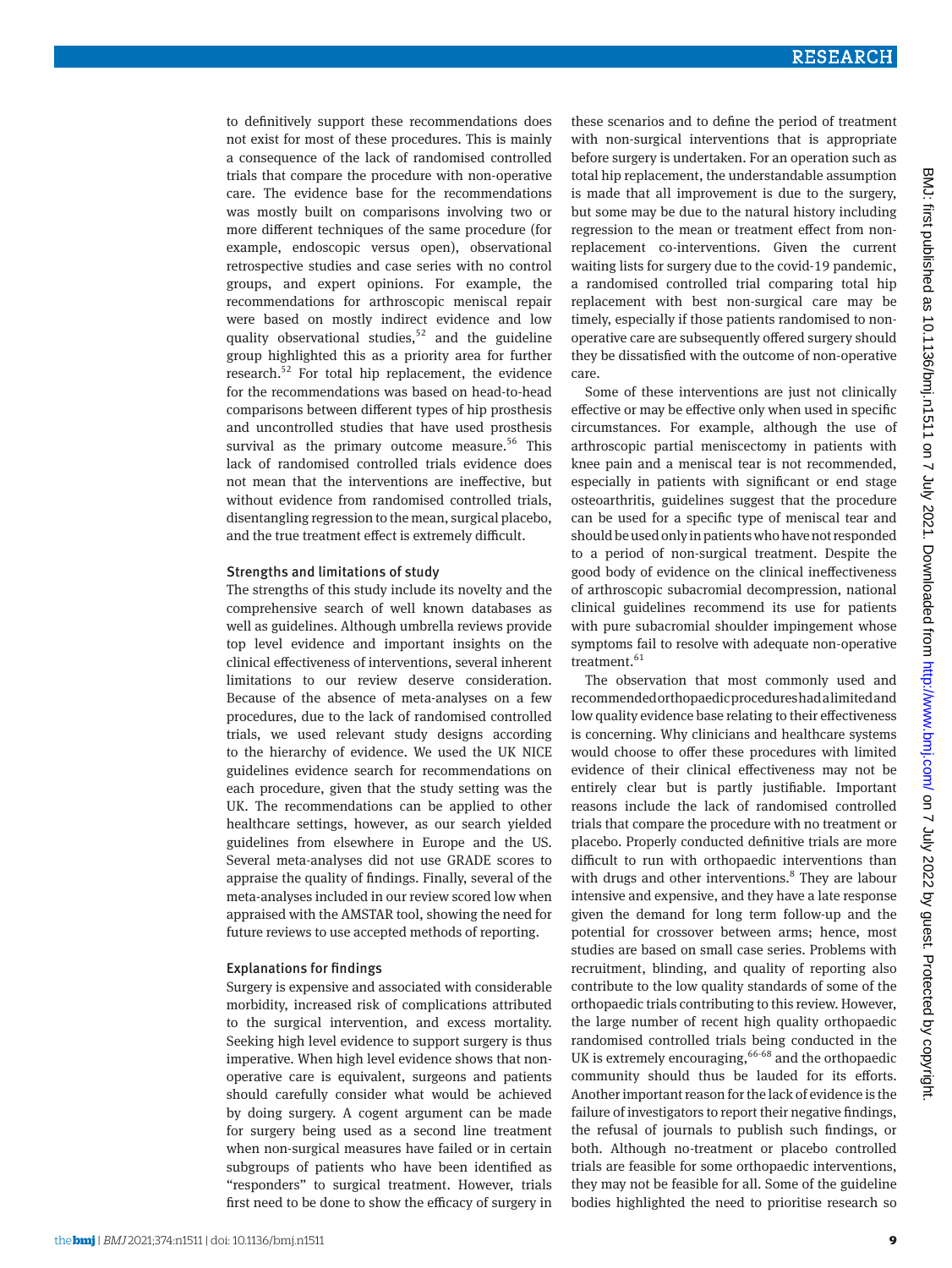that some of these procedures, such as arthroscopic meniscal repair of the knee for traumatic tears, would be informed by a good evidence base. Furthermore, interventions may work, even if the evidence base has not yet been established, or the observational evidence may be so overwhelming that randomised controlled trials would be deemed unethical or redundant. Hip replacement may be an example of this.

#### Implications of findings

With these findings, a need exists for an improved and more rigorous approach to the recommendation of procedures with limited evidence on their clinical effectiveness. Over the past few years, NHS England, in partnership with NHS Clinical Commissioners, the Academy of Royal Medical Colleges, and NICE, has put forward proposals to stop or reduce the commissioning of various interventions that have inconclusive evidence for their clinical effectiveness; the goal of this is to improve safety for patients and curb unnecessary use of time and resources.<sup>61 6970</sup> On the basis of clinical evidence from various guidelines, including from NICE, 17 interventions have been selected and have been categorised as those that should not be routinely commissioned or performed and those that should be routinely commissioned or performed only when specific criteria are met.<sup>70</sup> Featuring in the list were several orthopaedic procedures including arthroscopic subacromial decompression and carpal tunnel decompression. Of the 10 procedures that we studied, carpal tunnel decompression had the strongest evidence base supporting it. An urgent need exists to prioritise research, especially for the procedures with a limited evidence base, and for definitive randomised controlled trial designs to evaluate their clinical effectiveness. This will improve patient care, cut healthcare costs, permit more efficient use of our resources, and increase societal trust in orthopaedic interventions. A recent comment in *The BMJ* suggested that we should use "impactful, evidence based surgery alongside impactful, evidence based non-surgical care that may be faster, safer, and delivered at a lower cost." Furthermore, with 10 million patients in England awaiting surgery, "now is an ideal time to invest in large platform trials."<sup>7</sup> The findings of this study support this view.

#### Conclusions

This umbrella review of the body of evidence on the 10 most common elective orthopaedic procedures suggests that most of these procedures recommended by national guidelines and used by surgeons have insufficient readily available, high quality evidence on their clinical effectiveness, which is mainly because of a lack of definitive trials. This forces patients and clinicians to make decisions based solely on observational evidence. When randomised controlled trials have been conducted, they sometimes support observational evidence and expert opinion, but not universally so. To optimise decision making, surgeons should apprise themselves of the evidence, make

decisions based on the highest quality trials available, and, in the absence of these, base their judgment on observational evidence, acknowledging that this may be imperfect. Simultaneously, surgeons and research funding bodies should actively contribute to filling the key knowledge gaps by enabling and participating in well constructed pragmatic randomised controlled trials.

Contributors: AWB, MRW, and SKK designed the study. SKK, RLD, and MRW contributed to data collection, analysis, and interpretation. SKK wrote the first draft of the manuscript. All authors interpreted data and drafted, reviewed, and approved the submitted manuscript. The corresponding author attests that all listed authors meet authorship criteria and that no others meeting the criteria have been omitted. AWB is the guarantor.

Funding: This study was supported by the NIHR Biomedical Research Centre at University Hospitals Bristol and Weston NHS Foundation Trust and the University of Bristol (BRC-1215-20011). The views expressed are those of the author(s) and not necessarily those of the NIHR or the Department of Health and Social Care. The funders had no role in considering the study design or in the collection, analysis, and interpretation of data, the writing of the report, or the decision to submit the article for publication.

Competing interests: All authors have completed the ICMJE uniform disclosure form at [www.icmje.org/coi\\_disclosure.pdf](http://www.icmje.org/coi_disclosure.pdf) and declare: support from the NIHR Biomedical Research Centre at University Hospitals Bristol and Weston NHS Foundation Trust and the University of Bristol for the submitted work; AWB has received research grants and MRW has received research grants, lecturing fees, and textbook royalties outside the remit of the submitted work; no other relationships or activities that could appear to have influenced the submitted work.

The lead author affirms that this manuscript is an honest, accurate, and transparent account of the study being reported; that no important aspects of the study have been omitted; and that any discrepancies from the study as planned (and, if relevant, registered) have been explained.

Dissemination to participants and related patient and public communities: We plan to disseminate the findings to patient groups, healthcare professionals, academics, and relevant stakeholders and professional bodies such as NICE, NHS Clinical Commissioners, and the British Orthopaedic Association. Findings will reach patient networks with the help of our patient and public involvement group. Other dissemination portals will include presentations at key conferences, workshops, websites, and policy briefings.

Provenance and peer review: Not commissioned; externally peer reviewed.

Ethical approval: Not required.

Data sharing: Data extracted from individual papers are available from the corresponding author.

This is an Open Access article distributed in accordance with the terms of the Creative Commons Attribution (CC BY 4.0) license, which permits others to distribute, remix, adapt and build upon this work, for commercial use, provided the original work is properly cited. See: <http://creativecommons.org/licenses/by/4.0/>.

- 1 NHS England. Musculoskeletal conditions. [https://www.england.nhs.](https://www.england.nhs.uk/ourwork/clinical-policy/ltc/our-work-on-long-term-conditions/musculoskeletal/) [uk/ourwork/clinical-policy/ltc/our-work-on-long-term-conditions/](https://www.england.nhs.uk/ourwork/clinical-policy/ltc/our-work-on-long-term-conditions/musculoskeletal/) [musculoskeletal/](https://www.england.nhs.uk/ourwork/clinical-policy/ltc/our-work-on-long-term-conditions/musculoskeletal/).
- 2 GBD 2017 Disease and Injury Incidence and Prevalence Collaborators. Global, regional, and national incidence, prevalence, and years lived with disability for 354 diseases and injuries for 195 countries and territories, 1990-2017: a systematic analysis for the Global Burden of Disease Study 2017. *Lancet* 2018;392:1789-858. doi:10.1016/S0140-6736(18)32279-7
- 3 Hunter DJ, Felson DT. Osteoarthritis. *BMJ* 2006;332:639-42. doi:10.1136/bmj.332.7542.639
- Zhang W, Nuki G, Moskowitz RW, et al. OARSI recommendations for the management of hip and knee osteoarthritis: part III: Changes in evidence following systematic cumulative update of research published through January 2009. *Osteoarthritis Cartilage* 2010;18:476-99. doi:10.1016/j.joca.2010.01.013
- 5 National Insititute for Health and Care Excellence. Glossary. [https://](https://www.nice.org.uk/glossary?letter=e) [www.nice.org.uk/glossary?letter=e.](https://www.nice.org.uk/glossary?letter=e)
- 6 Cohen D. Out of joint: the story of the ASR. *BMJ* 2011;342:d2905. doi:10.1136/bmj.d2905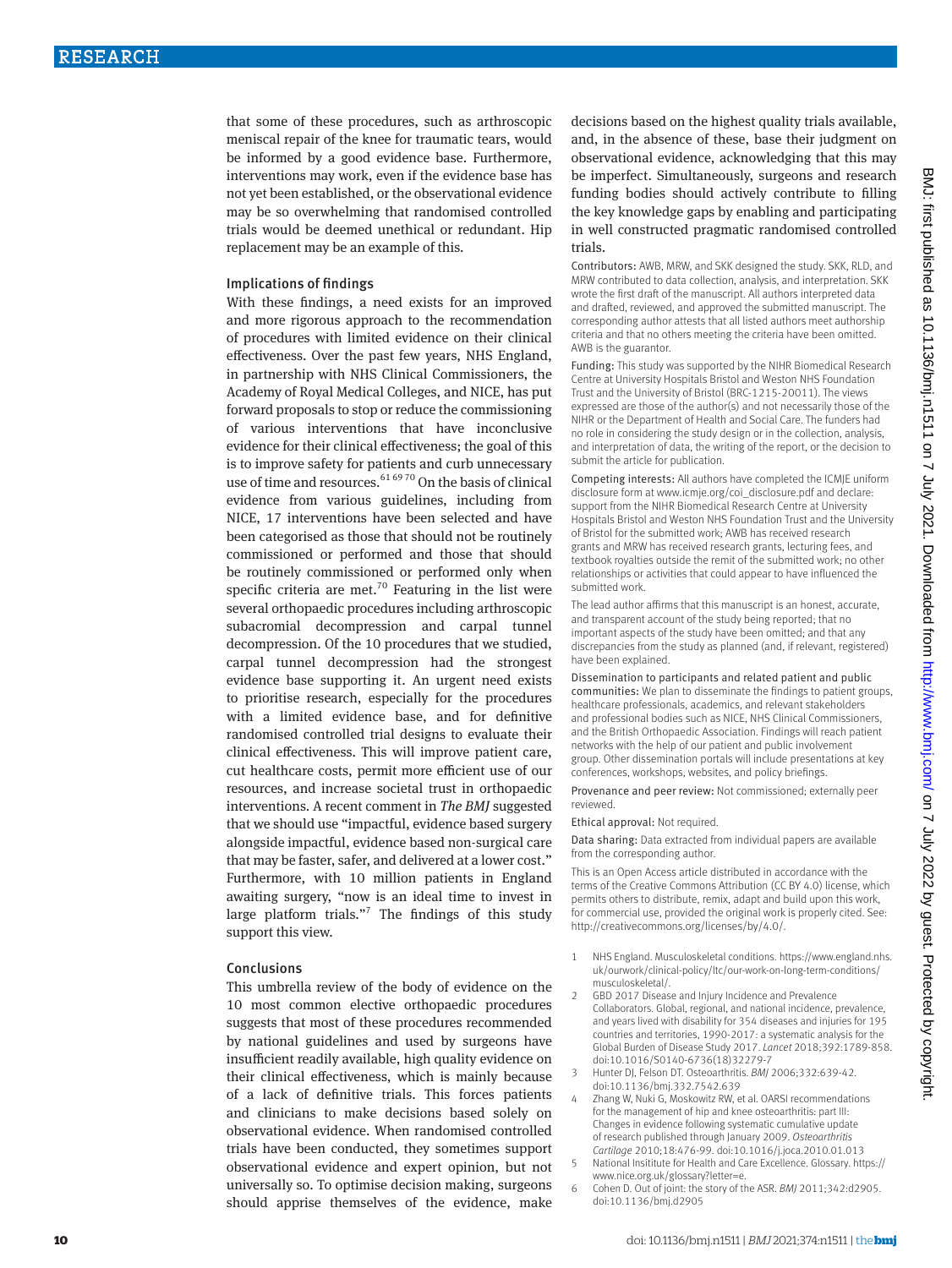- 7 Morgan M. Matt Morgan: Head, shoulders, knees, and toes-what's next on the NHS waiting list?*BMJ* 2021;372:n554. doi:10.1136/bmj. n554
- 8 Kynaston-Pearson F, Ashmore AM, Malak TT, et al. Primary hip replacement prostheses and their evidence base: systematic review of literature. *BMJ* 2013;347:f6956. doi:10.1136/bmj.f6956
- 9 Lohr KN, Field MJ. A provisional instrument for assessing clinical practice guidelines. In: Field MJ, Lohr KN, eds. *Guidelines for Clinical Practice. From Development to Use.* National Academy Press, 1992.
- 10 Pencharz JN, Grigoriadis E, Jansz GF, Bombardier C. A critical appraisal of clinical practice guidelines for the treatment of lower-limb osteoarthritis. *Arthritis Res* 2002;4:36-44. doi:10.1186/ar381
- 11 Shekelle PG, Woolf SH, Eccles M, Grimshaw J. Clinical guidelines: developing guidelines. *BMJ* 1999;318:593-6. doi:10.1136/ bmj.318.7183.593
- loannidis JP. Integration of evidence from multiple meta-analyses: a primer on umbrella reviews, treatment networks and multiple treatments meta-analyses. *CMAJ* 2009;181:488-93. doi:10.1503/ cmaj.081086
- 13 Moher D, Liberati A, Tetzlaff J, Altman DG, PRISMA Group. Preferred reporting items for systematic reviews and meta-analyses: the PRISMA statement. *PLoS Med* 2009;6:e1000097. doi:10.1371/ journal.pmed.1000097
- 14 Stroup DF, Berlin JA, Morton SC, et al. Meta-analysis of observational studies in epidemiology: a proposal for reporting. Meta-analysis Of Observational Studies in Epidemiology (MOOSE) group. *JAMA* 2000;283:2008-12. doi:10.1001/jama.283.15.2008
- 15 Centre for Evidence-Based Medicine. Oxford Centre for Evidence-Based Medicine 2011 levels of evidence. 2011. [https://www.cebm.](https://www.cebm.ox.ac.uk/resources/levels-of-evidence/ocebm-levels-of-evidence) [ox.ac.uk/resources/levels-of-evidence/ocebm-levels-of-evidence.](https://www.cebm.ox.ac.uk/resources/levels-of-evidence/ocebm-levels-of-evidence)
- 16 Shea BJ, Grimshaw JM, Wells GA, et al. Development of AMSTAR: a measurement tool to assess the methodological quality of systematic reviews. *BMC Med Res Methodol* 2007;7:10. doi:10.1186/1471- 2288-7-10
- 17 Shea BJ, Hamel C, Wells GA, et al. AMSTAR is a reliable and valid measurement tool to assess the methodological quality of systematic reviews. *J Clin Epidemiol* 2009;62:1013-20. doi:10.1016/j. jclinepi.2008.10.009
- 18 Shea BJ, Bouter LM, Peterson J, et al. External validation of a measurement tool to assess systematic reviews (AMSTAR). *PLoS One* 2007;2:e1350. doi:10.1371/journal.pone.0001350
- 19 Jadad AR, Cook DJ, Browman GP. A guide to interpreting discordant systematic reviews. *CMAJ* 1997;156:1411-6.
- 20 Ding F, Jia Z, Zhao Z, et al. Total disc replacement versus fusion for lumbar degenerative disc disease: a systematic review of overlapping meta-analyses. *Eur Spine J* 2017;26:806-15. doi:10.1007/s00586- 016-4714-y
- 21 Zhao JG, Wang J, Long L. Surgical Versus Conservative Treatments for Displaced Midshaft Clavicular Fractures: A Systematic Review of Overlapping Meta-Analyses. *Medicine (Baltimore)* 2015;94:e1057. doi:10.1097/MD.0000000000001057
- 22 Universtiy of Bristol. Patient Experience Partnership in Research group (PEP-R). [https://www.bristol.ac.uk/translational-health](https://www.bristol.ac.uk/translational-health-sciences/research/musculoskeletal/publicinvolvement/)[sciences/research/musculoskeletal/publicinvolvement/.](https://www.bristol.ac.uk/translational-health-sciences/research/musculoskeletal/publicinvolvement/)
- 23 Frobell RB, Roos FM, Roos HP, Ranstam J, Lohmander LS. A randomized trial of treatment for acute anterior cruciate ligament tears. *N Engl J Med* 2010;363:331-42. doi:10.1056/ NEJMoa0907797
- 24 Frobell RB, Roos HP, Roos EM, Roemer FW, Ranstam J, Lohmander LS. Treatment for acute anterior cruciate ligament tear: five year outcome of randomised trial. *BMJ* 2013;346:f232. doi:10.1136/bmj.f232
- Biedert RM. Treatment of intrasubstance meniscal lesions: a randomized prospective study of four different methods. *Knee Surg Sports Traumatol Arthrosc* 2000;8:104-8. doi:10.1007/ s001670050195
- Katz JN, Brophy RH, Chaisson CE, et al. Surgery versus physical therapy for a meniscal tear and osteoarthritis. *N Engl J Med* 2013;368:1675-84. doi:10.1056/NEJMoa1301408
- Kise NJ, Risberg MA, Stensrud S, Ranstam J, Engebretsen L, Roos EM. Exercise therapy versus arthroscopic partial meniscectomy for degenerative meniscal tear in middle aged patients: randomised controlled trial with two year follow-up. *BMJ* 2016;354:i3740. doi:10.1136/bmj.i3740
- 28 Karjalainen TV, Jain NB, Heikkinen J, Johnston RV, Page CM, Buchbinder R. Surgery for rotator cuff tears. *Cochrane Database Syst Rev* 2019;12:CD013502.
- 29 Moosmayer S, Lund G, Seljom U, et al. Comparison between surgery and physiotherapy in the treatment of small and medium-sized tears of the rotator cuff: A randomised controlled study of 103 patients with one-year follow-up. *J Bone Joint Surg Br* 2010;92:83-91. doi:10.1302/0301-620X.92B1.22609
- 30 Moosmayer S, Lund G, Seljom US, et al. Tendon repair compared with physiotherapy in the treatment of rotator cuff tears: a randomized controlled study in 103 cases with a five-year follow-up. *J Bone Joint Surg Am* 2014;96:1504-14. doi:10.2106/JBJS.M.01393
- 31 Kukkonen J, Joukainen A, Lehtinen J, et al. Treatment of non-traumatic rotator cuff tears: A randomised controlled trial with one-year clinical results. *Bone Joint J* 2014;96-B:75-81. doi:10.1302/0301- 620X.96B1.32168
- 32 Kukkonen J, Joukainen A, Lehtinen J, et al. Treatment of Nontraumatic Rotator Cuff Tears: A Randomized Controlled Trial with Two Years of Clinical and Imaging Follow-up. *J Bone Joint Surg Am* 2015;97:1729- 37. doi:10.2106/JBJS.N.01051
- 33 Checroun AJ, Dennis MG, Zuckerman JD. Open versus arthroscopic decompression for subacromial impingement. A comprehensive review of the literature from the last 25 years. *Bull Hosp Jt Dis* 1998;57:145-51.
- 34 Davis AD, Kakar S, Moros C, Kaye EK, Schepsis AA, Voloshin I. Arthroscopic versus open acromioplasty: a meta-analysis. *Am J Sports Med* 2010;38:613-8. doi:10.1177/0363546508328100
- Beard DJ, Rees JL, Cook JA, et al, CSAW Study Group. Arthroscopic subacromial decompression for subacromial shoulder pain (CSAW): a multicentre, pragmatic, parallel group, placebo-controlled, three-group, randomised surgical trial. *Lancet* 2018;391:329-38. doi:10.1016/S0140-6736(17)32457-1
- 36 Paavola M, Malmivaara A, Taimela S, et al, Finnish Subacromial Impingement Arthroscopy Controlled Trial (FIMPACT) Investigators. Subacromial decompression versus diagnostic arthroscopy for shoulder impingement: randomised, placebo surgery controlled clinical trial. *BMJ* 2018;362:k2860. doi:10.1136/bmj.k2860
- 37 Vasiliadis HS, Georgoulas P, Shrier I, Salanti G, Scholten RJ. Endoscopic release for carpal tunnel syndrome. *Cochrane Database Syst Rev* 2014;(1):CD008265.
- 38 Gerritsen AA, de Vet HC, Scholten RJ, Bertelsmann FW, de Krom MC, Bouter LM. Splinting vs surgery in the treatment of carpal tunnel syndrome: a randomized controlled trial. *JAMA* 2002;288:1245-51. doi:10.1001/jama.288.10.1245
- 39 Hui AC, Wong S, Leung CH, et al. A randomized controlled trial of surgery vs steroid injection for carpal tunnel syndrome. *Neurology*  2005;64:2074-8. doi:10.1212/01.WNL.0000169017.79374.93
- 40 Jarvik JG, Comstock BA, Kliot M, et al. Surgery versus non-surgical therapy for carpal tunnel syndrome: a randomised parallel-group trial. *Lancet* 2009;374:1074-81. doi:10.1016/S0140-6736(09)61517-8
- 41 Malmivaara A, Slätis P, Heliövaara M, et al, Finnish Lumbar Spinal Research Group. Surgical or nonoperative treatment for lumbar spinal stenosis? A randomized controlled trial. *Spine (Phila Pa 1976)* 2007;32:1-8. doi:10.1097/01.brs.0000251014.81875.6d
- Miller LE, Bhattacharyya S, Pracyk J. Minimally Invasive Versus Open Transforaminal Lumbar Interbody Fusion for Single-Level Degenerative Disease: A Systematic Review and Meta-Analysis of Randomized Controlled Trials. *World Neurosurg* 2020;133:358-365. e4. doi:10.1016/j.wneu.2019.08.162
- 43 Brox JI, Nygaard OP, Holm I, Keller A, Ingebrigtsen T, Reikerås O. Four-year follow-up of surgical versus non-surgical therapy for chronic low back pain. *Ann Rheum Dis* 2010;69:1643-8. doi:10.1136/ ard.2009.108902
- 44 Brox JI, Reikerås O, Nygaard Ø, et al. Lumbar instrumented fusion compared with cognitive intervention and exercises in patients with chronic back pain after previous surgery for disc herniation: a prospective randomized controlled study. *Pain* 2006;122:145-55. doi:10.1016/j.pain.2006.01.027
- 45 Clarke A, Pulikottil-Jacob R, Grove A, et al. Total hip replacement and surface replacement for the treatment of pain and disability resulting from end-stage arthritis of the hip (review of technology appraisal guidance 2 and 44): systematic review and economic evaluation. *Health Technol Assess* 2015;19:1-668, vii-viii. doi:10.3310/ hta19100
- 46 Costa ML, Achten J, Parsons NR, et al, Young Adult Hip Arthroplasty Team. Total hip arthroplasty versus resurfacing arthroplasty in the treatment of patients with arthritis of the hip joint: single centre, parallel group, assessor blinded, randomised controlled trial. *BMJ* 2012;344:e2147. doi:10.1136/bmj.e2147
- Garbuz DS, Tanzer M, Greidanus NV, Masri BA, Duncan CP. The John Charnley Award: Metal-on-metal hip resurfacing versus largediameter head metal-on-metal total hip arthroplasty: a randomized clinical trial. *Clin Orthop Relat Res* 2010;468:318-25. doi:10.1007/ s11999-009-1029-x
- 48 Vendittoli PA, Ganapathi M, Roy AG, Lusignan D, Lavigne M. A comparison of clinical results of hip resurfacing arthroplasty and 28 mm metal on metal total hip arthroplasty: a randomised trial with 3-6 years follow-up. *Hip Int* 2010;20:1-13. doi:10.1177/112070001002000101
- 49 Skou ST, Roos EM, Laursen MB, et al. A Randomized, Controlled Trial of Total Knee Replacement. *N Engl J Med* 2015;373:1597-606. doi:10.1056/NEJMoa1505467
- 50 American Academy of Orthopaedic Surgeons. Management of anterior cruciate ligament injuries: evidence-based clinical practice guideline. 2014. [https://www.aaos.org/globalassets/quality-and](https://www.aaos.org/globalassets/quality-and-practice-resources/anterior-cruciate-ligament-injuries/anterior-cruciate-ligament-injuries-clinical-practice-guideline-4-24-19.pdf)[practice-resources/anterior-cruciate-ligament-injuries/anterior](https://www.aaos.org/globalassets/quality-and-practice-resources/anterior-cruciate-ligament-injuries/anterior-cruciate-ligament-injuries-clinical-practice-guideline-4-24-19.pdf)[cruciate-ligament-injuries-clinical-practice-guideline-4-24-19.pdf.](https://www.aaos.org/globalassets/quality-and-practice-resources/anterior-cruciate-ligament-injuries/anterior-cruciate-ligament-injuries-clinical-practice-guideline-4-24-19.pdf)